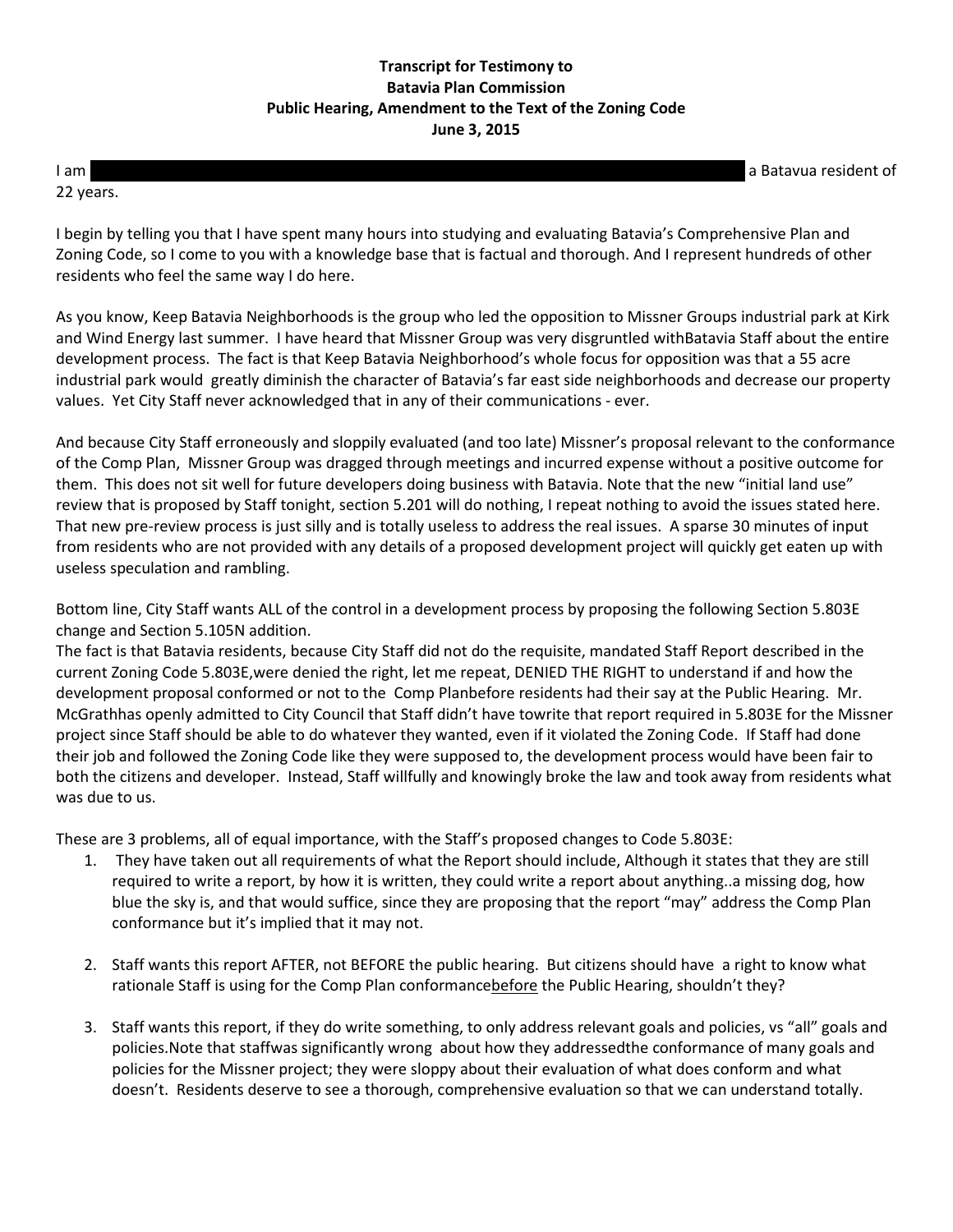The proposed changes to this Code allow Staff to hold complete control over Batavia citizens, without allowing any recourse of what they said were their opinionated justifications, which in many cases are wrong, about conformance to the Comp Plan.

Please do not approve the proposed changes to Code 5.803E, since it unfairly takes away any power from Batavia citizens and rather puts all the power in the hands of Batavia Staff, who have proven to be error-prone and opinionated, rather than factual, to the detriment of Batavia citizens.

----------------------------

Additionally, in Zoning code 5.105 (N), a newly added proposed code, allows the Community Development Director to "Waive irregularities in the development review process". This allows the Director free reign to make any interpretation about what an irregularity is and then waive it. IF there are going to be irregularities, then they should be stated in the Zoning Code. Please do not allow this addition; it will give even more power to City staff, with Batavia citizens again being overridden by Staff without citizens being given a fair shot.

In the Missner case, Staff did not do this requisite report in 5.803Ebefore the Public Hearing as the current zoning code requires, but then they did do a report, albeit it sloppy and error-ridden, afterwards. What our legal counsel and outside professional city planners found after reviewing the Staff's report for the Missner proposal, was that the report was laden with mistakes, and speculative and opinionated about conformance, without much factual basis.Just check out the report that was done on March 28, 2014 memo from Straussman for many, many examples of this.

Take this example of Comp Plan review that Staff did for the Missner Project. The first Land Use Goal in the Comp Plan states to *"Maintain Batavia an attractive place to live, work, shop and play". Staff's written evaluation states that "Missner's land use provides potential to play and shop". If something only provides potential, then it doesn't really conform, does it?*Yet Staff infers that it does conform. Plus I ask you, the only sure indication of what Missner would build on this site was a huge industrial park, so where was any proof that there would be a place to play?In the trucks or loading docks of the proposed industrial park?

Another very important example is in the Economic Development element. Goal 1, Policy e.To recap, it states that *business ownersbalance increased commerce with protection of property values and neighborhood character. Staff's evaluation, which implied conformance, stated "City will require Missner…to protect adjacent properties".* Note that Staff's evaluation s is so unrealistic and just plain senseless. In Missner's case, how exactly in the real world, would Staff require Missner to protect the affected Batavia and Aurora property values and neighborhood character when a 55 acre industrial park was built there? But Staff evidently felt that this was true. So again, not letting citizens know that this was what Staff was using as their justification for conformance, before the Public Hearing, is unfair to Batavia residents.

And, not doing a one-by-one evaluation for each and every of the 350 Goals and Policies so that residents can understand what Staff knows and doesn't know, is again unfair. Each and every Goal and Policy should be evaluated and documented.

Our request of the Plan Commission is that you do not approve the changes proposed for Comp Plan Text 5.105N, 5.201 or 5.803E as indicated on the May 28, 2015 Straussman memo, but rather take the time to understand how the changes, especially those noted here, negatively affectBatavia citizens. We would be happy to have a more detailed discussion with you about this and would be available at a future Plan Commission meeting at your convenience.

#### Thank you.

I now have questions for the Staff:

- 1. Is Section 5.803E being proposed for change to what actually occurred in March 2014 for the Missner Review, in order for Batavia Staff to make it look like they did not violate the law in March 2014?
- 2. Why did you propose the changes to Section 5.803E (the requisite report)? What is your rationale?
- 3. Why shouldn't citizens have a right to know what rationale Staff is using for the Comp Plan modifications in regards to conformance before the Public Hearing?